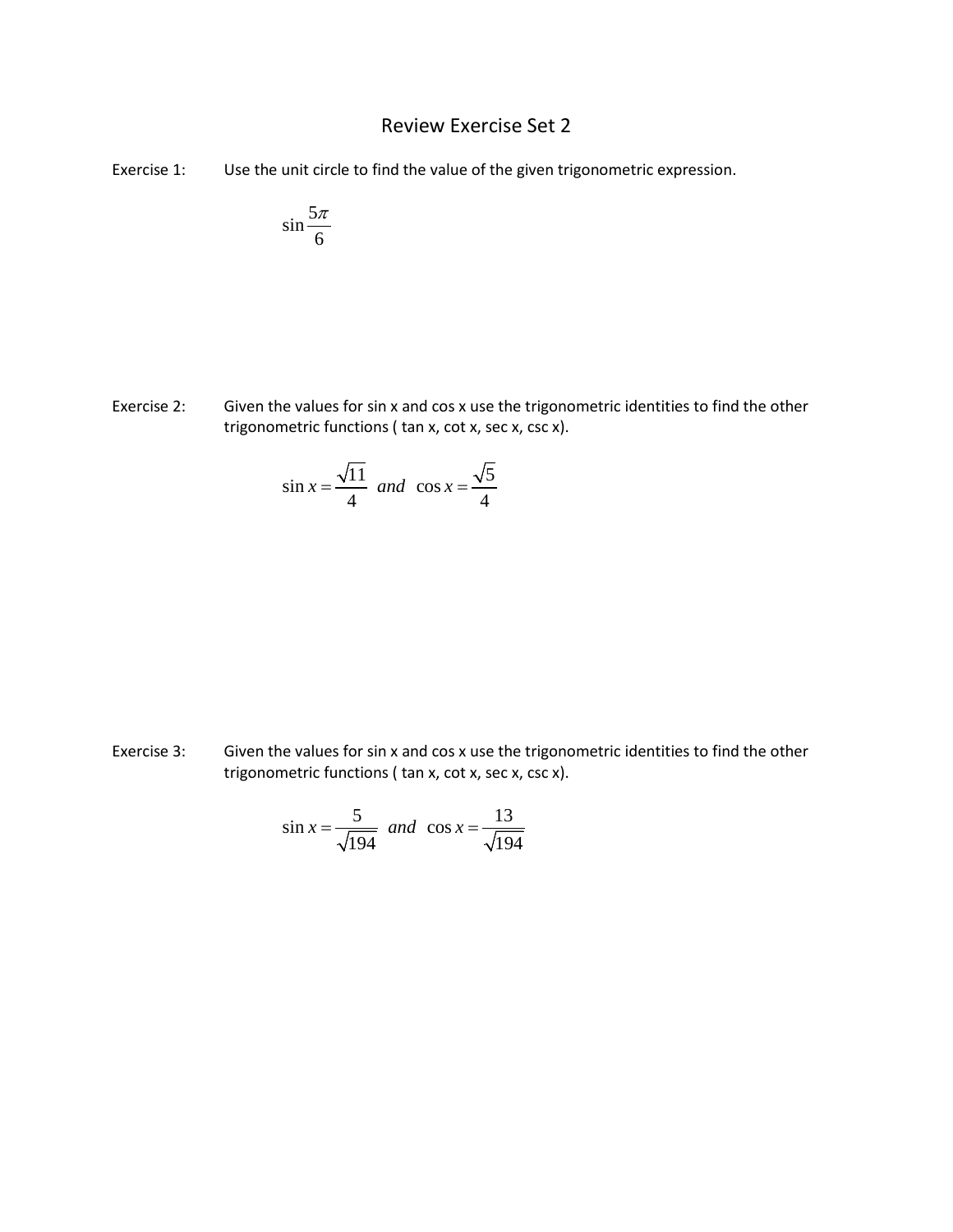Exercise 4: Using the periodic properties of trigonometric functions, find the exact value of the given trigonometric expression.

$$
\cot\frac{9\pi}{4}
$$

Exercise 5: Using the periodic properties of trigonometric functions, find the exact value of the given trigonometric expression.

$$
\csc \frac{22\pi}{3}
$$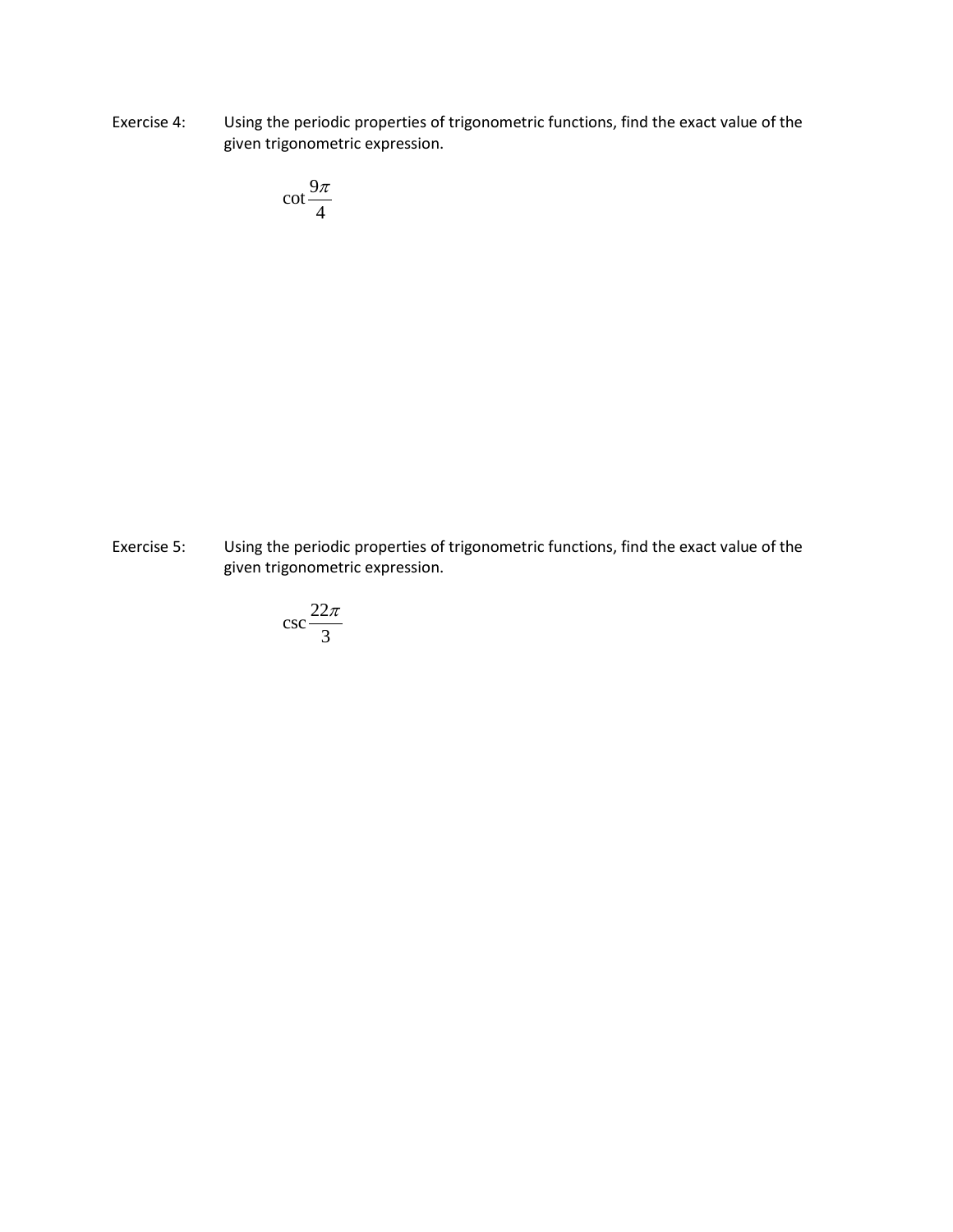## Review Exercise Set 2 Answer Key

Exercise 1: Use the unit circle to find the value of the given trigonometric expression.



Exercise 2: Given the values for sin x and cos x use the trigonometric identities to find the other trigonometric functions ( tan x, cot x, sec x, csc x).

$$
\sin x = \frac{\sqrt{11}}{4} \quad \text{and} \quad \cos x = \frac{\sqrt{5}}{4}
$$
\n
$$
\tan x = \frac{\sin x}{\frac{\sqrt{11}}{4}} = \frac{\frac{\sqrt{11}}{4}}{\frac{\sqrt{5}}{4}} = \frac{\sqrt{11}}{\sqrt{5}} \times \frac{4}{\sqrt{5}}
$$
\n
$$
= \frac{\sqrt{11}}{\sqrt{5}} = \frac{\sqrt{11}}{\sqrt{5}} \times \frac{\sqrt{5}}{\sqrt{5}}
$$
\n
$$
= \frac{\sqrt{11}}{\sqrt{5}} \times \frac{\sqrt{5}}{\sqrt{5}}
$$
\n
$$
= \frac{5}{\sqrt{5}} \times \frac{\sqrt{55}}{\sqrt{5}}
$$
\n
$$
= \frac{5\sqrt{55}}{55}
$$
\n
$$
= \frac{5\sqrt{55}}{55}
$$
\n
$$
= \frac{\sqrt{55}}{5}
$$
\n
$$
= \frac{\sqrt{55}}{11}
$$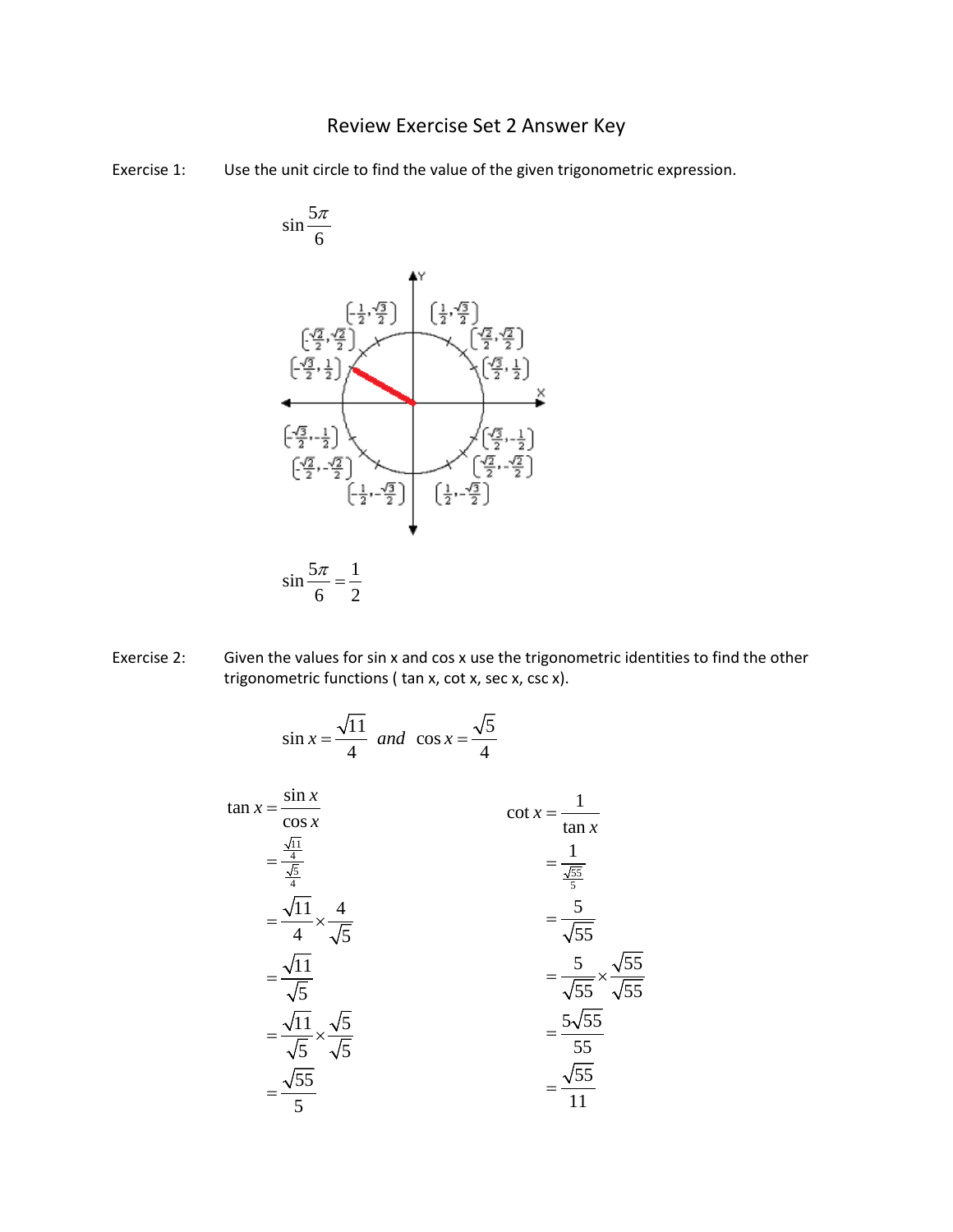Exercise 2 (Continued):



Exercise 3: Given the values for sin x and cos x use the trigonometric identities to find the other trigonometric functions ( tan x, cot x, sec x, csc x).

$$
\sin x = \frac{5}{\sqrt{194}}
$$
 and  $\cos x = \frac{13}{\sqrt{194}}$ 

$$
\tan x = \frac{\sin x}{\cos x} \n= \frac{\frac{5}{\sqrt{194}}}{\frac{13}{\sqrt{194}}} \n= \frac{5}{\sqrt{194}} \times \frac{\sqrt{194}}{13} \n= \frac{5}{13} \n= \frac{5}{13}
$$

$$
\sec x = \frac{1}{\cos x} \qquad \qquad \csc x = \frac{1}{\sin x} \\
= \frac{1}{\frac{13}{\sqrt{194}}} \\
= \frac{\sqrt{194}}{13} \\
= \frac{\sqrt{194}}{5}
$$